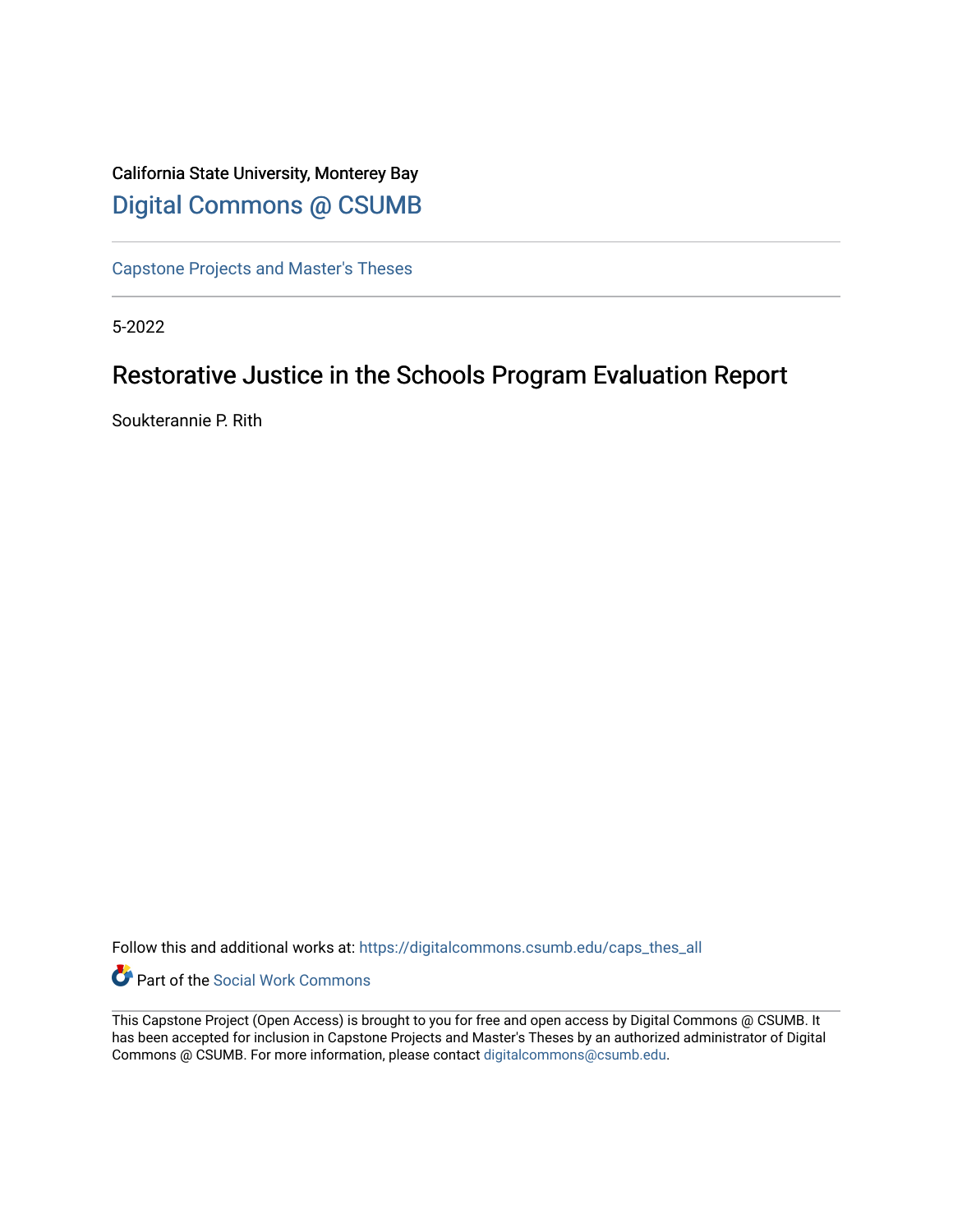## **Restorative Justice in the Schools Program Evaluation Report**

Soukterannie P Rith

Restorative Justice Partners, Inc.--Arleen Ortiz De La Peña Collaborative Health & Human Services Department of Health, Human Services and Public Policy California State University Monterey Bay

May 13, 2022

## **Author Note**

Soukterannie P Rith, Department of Health Human Services and Public Policy, California State University Monterey Bay. This research was supported by Restorative Justice Partners, Inc. Correspondence concerning this article should be addressed to Soukterannie P Rith, California State University Monterey Bay, 100 Campus Center, Seaside, CA, 93955. Contact: srith@csumb.edu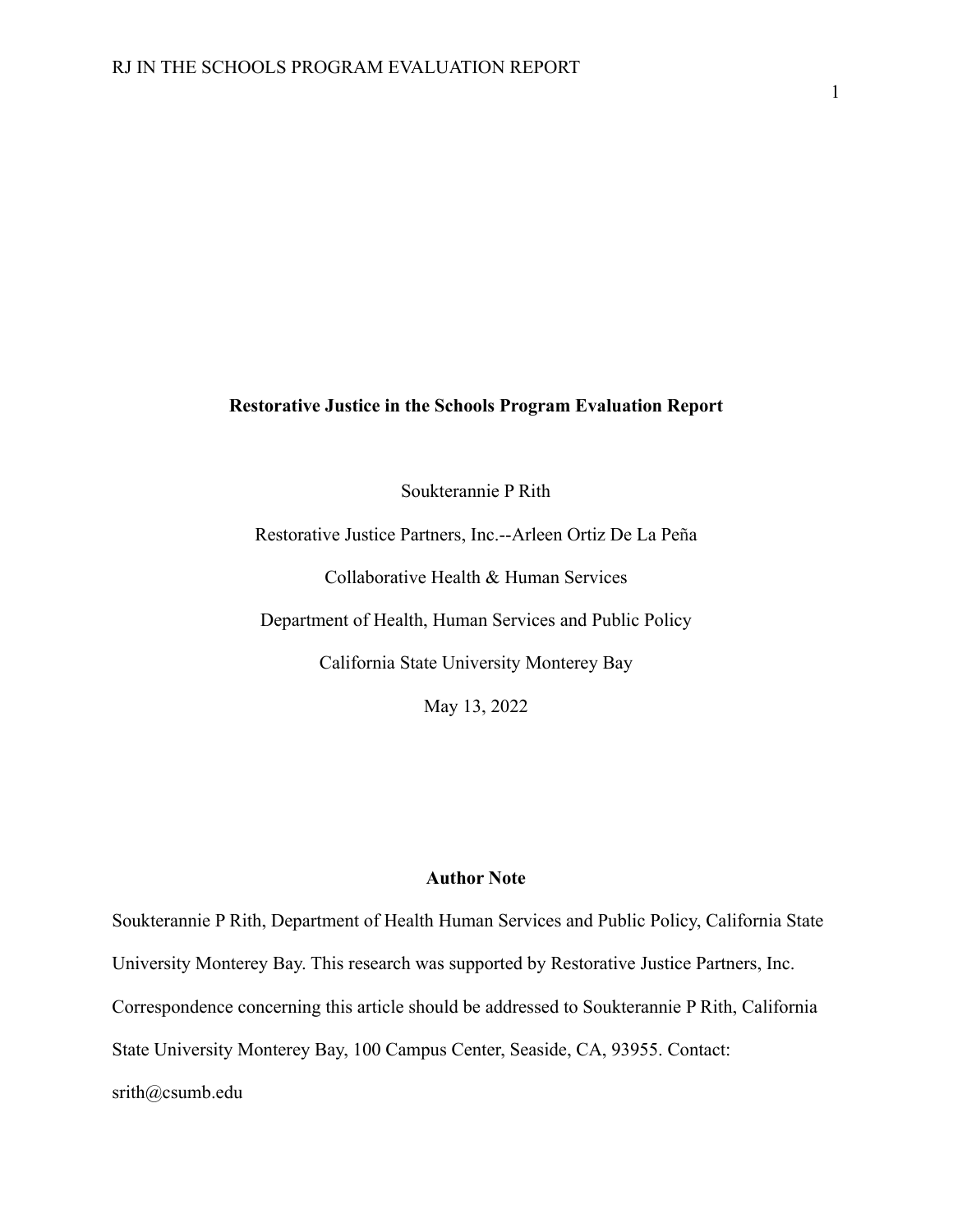### **Abstract**

Exclusionary methods of discipline ostracize students from their peers, teachers, and school community. Student misbehavior, lack of capacity to implement restorative justice methods, and office discipline referrals all contribute to the rise in the use of exclusionary discipline. The Restorative Justice in the Schools program serves Monterey County K-12 schools and offers administrators and teachers alternatives to exclusionary methods. They aim to address the consequences of exclusion, including adverse student outcomes, repeated offenses, and a lack of accountability and empathy. This capstone project measured outcomes of Restorative Justice in the Schools' services. The purpose was to expose the benefits of restorative justice methods through community-based research. The expected outcome was a 75% positive rating on services. The results met the predicted outcome and supported reduced student misbehavior, relationship building, and classroom management skills. Recommendations include whole-school implementation, addressing repeat offenses, and creating hands-on activities.

*Keywords:* Restorative Justice, Restoring school conflict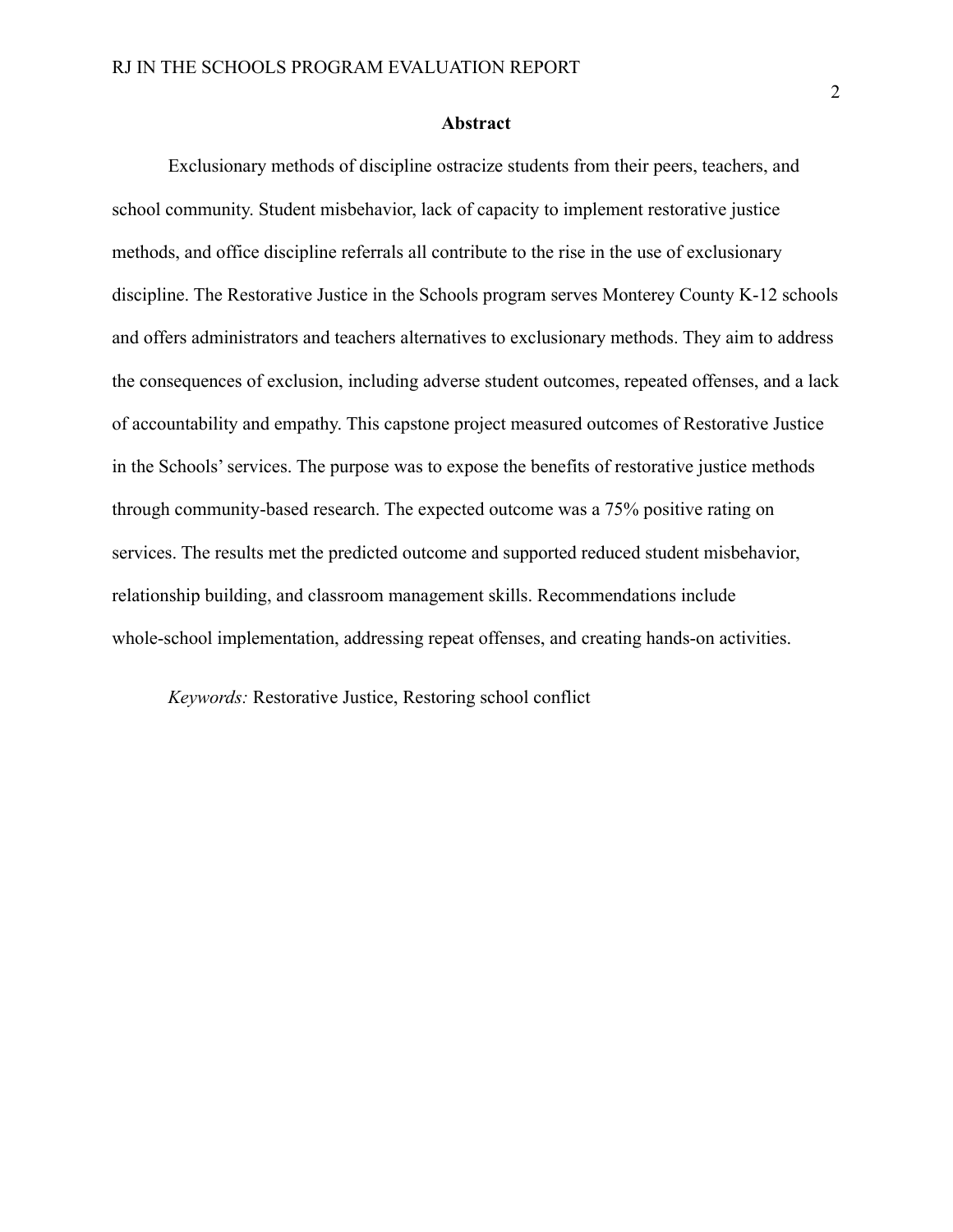### **Agencies and Communities Served**

Founded in 1987, Restorative Justice Partners, Inc. is a nonprofit organization based in Marina, California. The agency's mission is to work with those affected by conflict, providing support and education to encourage accountability, empathy, and reparation. The Restorative Justice in the Schools program's vision is that school communities are committed to building and repairing relationships to create and sustain safe learning environments. Services include building classroom Respect Agreements, Effective Communication presentations, Mediations, and Community Building/Solution Finding circles provided to the whole school community. Explicitly for staff and administration, there is additional workshop training on Restorative Justice resources, services, and tools. The population served is Monterey County K-12 schools. Within the three school districts that are this project's focus is a significant Hispanic/Latino population, averaging 80% of the community served (MCOE, 2019-20).

#### **Problem Model Background & Literature**

### **Problem Statement**

The increase in exclusionary methods within Monterey Peninsula Unified School District schools has affected both RJP, Inc and the community it serves. Primarily it affects the students, teachers, and administrators within the schools. An increase in exclusionary methods causes adverse student outcomes and unsustainable practices in response to conflict. For example, Gage et al. (2020) found that students missed 760,000 days of instruction due to exclusions such as timeouts, office discipline referrals, suspensions, and expulsions. Combined with the continuing effects of the global pandemic, this may only increase as school communities navigate responses to student misbehavior.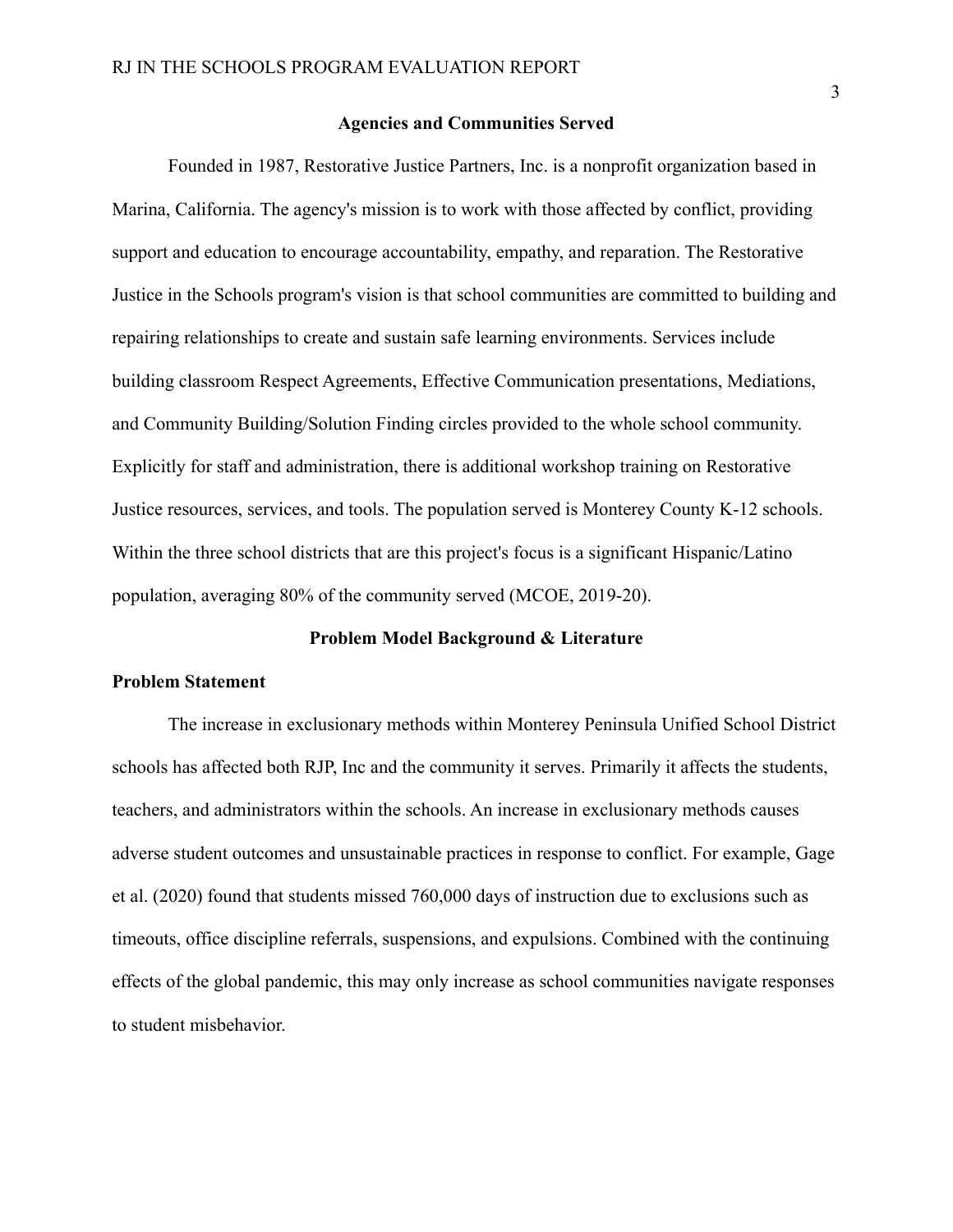The increase in exclusionary methods has affected students' academic performance and sense of belonging in schools. Luster (2018) notes that there has been no positive effect on student behavior or the feeling of safety in a school community due to exclusionary discipline. Instead, students are met with feeling alienated from their peers, and staff must navigate working with students at different academic levels. As a result, an added layer of navigating these consequences becomes another issue to address on top of the initial factor for discipline. Exclusionary methods are a temporary solution to the more significant issue that affects all involved in a school community.

## **Contributing Factors**

## *Student Misbehavior*

A component of this issue is the display of student misbehavior in classrooms. As such, teachers and administrators are trained to report this behavior and respond accordingly. Response methods include detention, office discipline referrals, suspension, and expulsion. These methods share this concept of excluding students from their classrooms and school communities. Pas(2011) noted that disruptive behaviors were heavily linked to office discipline referrals and used to monitor school-wide research and decision-making. Unfortunately, the intentions of this outlet have shown no attempts at addressing student misbehavior or repairing harm.

#### *Lack of Restorative Methods*

An additional factor is the lack of restorative methods in response to student misbehavior. Restorative methods encourage empathy, accountability, and reparation in regards to the harm that was caused. Unfortunately, the educational system was built on traditional methods of excluding students from their classrooms and school communities, creating a lost dialogue opportunity. Gregory et al. (2018) noted that, although the idea of restorative methods in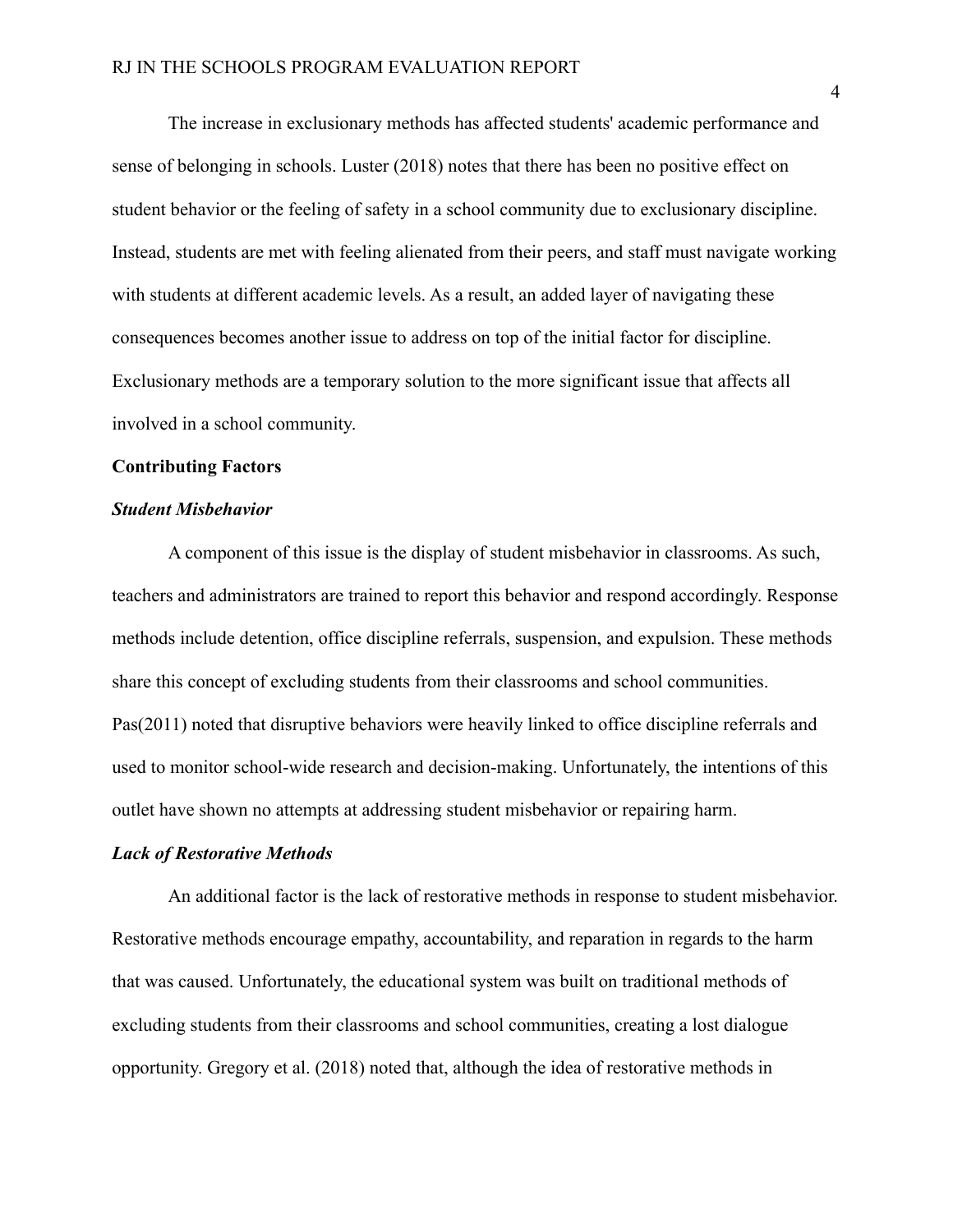response to school discipline has an extensive history, the lack of research has deterred schools from implementation. As a result, restorative methods' benefits have yet to be introduced to many schools that may change how they respond to misbehavior as a community.

## *Office Discipline Referrals*

Office discipline referrals are used to document student misbehavior to remove a student from the classroom and into the office for disciplinary action. While these forms are a way of moving forward with class instruction, the student who has been removed lacks the understanding of how their behavior may affect the classroom environment. Due to its exclusionary nature, these referrals lack substance in creating a school community. It also teaches students that their misbehavior is a way to receive attention and escape potentially overwhelming classroom material. There is a lack of accountability, empathy, and harm in the actions that have initially caused them to be removed from the classroom or school community.

## **Consequences**

### *Adverse Student Outcomes*

An increase in school exclusionary methods leads to poor student outcomes as they are removed from their classroom community. Pulling students out of classrooms using detention, suspension, or expulsion disrupts their learning experience resulting in missed instruction. These practices are not designed for sustainability but rather a moment of isolation from their peers and learning environments. Morrison et al. (2001) noted that these exclusionary practices are a part of a preventive school-wide plan but provide no guidance on how it is a part of the learning and improvement process. This issue affects the students who are experiencing the exclusionary measures and the teachers themselves as they cannot identify what is taught through these methods.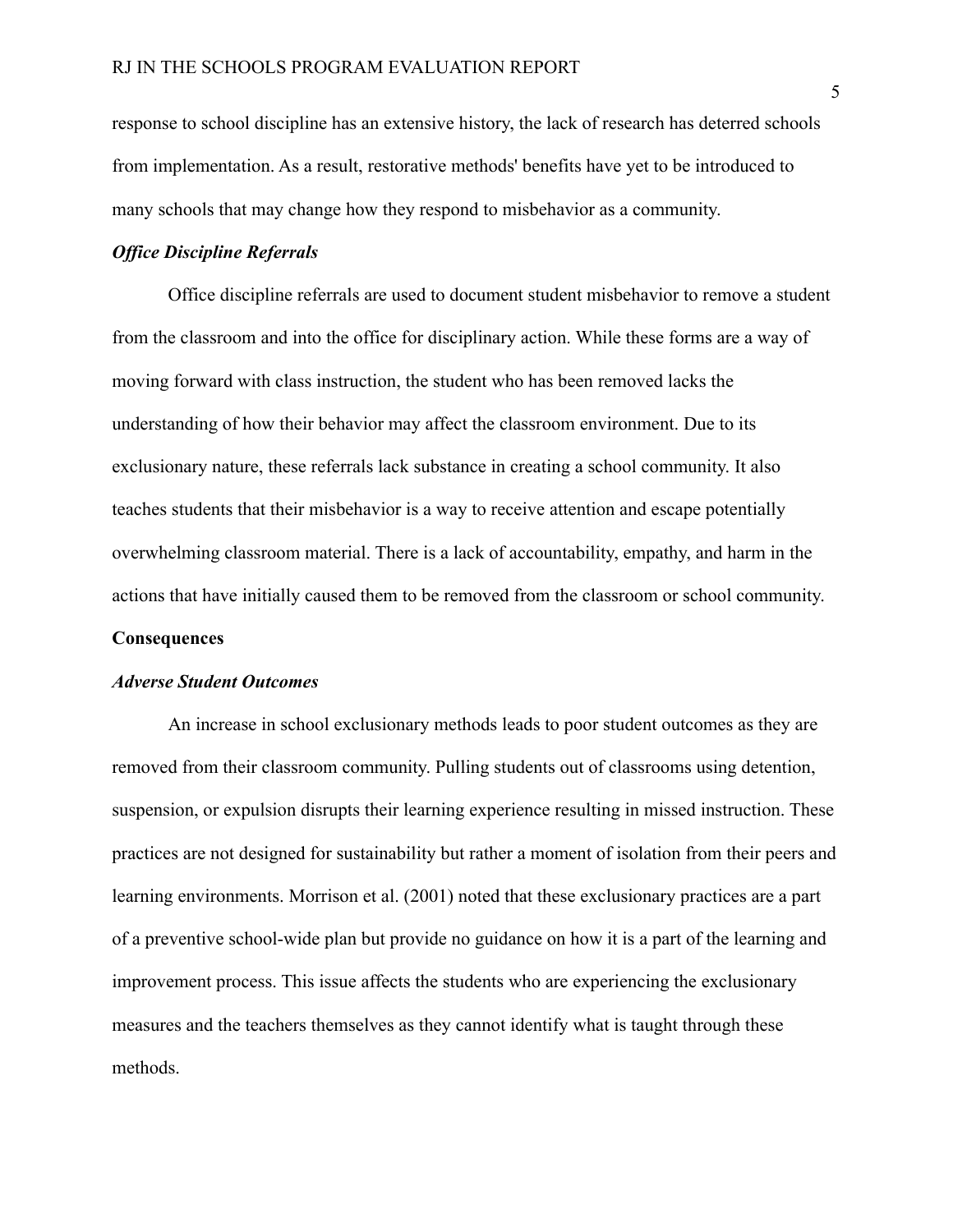## *Poor School Climate & Culture*

The issue also robs students, teachers, and administration of an opportunity to learn about the student's misconduct or misbehavior and how it affects their school community. The current discipline procedures result in a lack of connectedness, respect, and safety. Gazeley et al. (2013) found that it was challenging to reintegrate a student from suspension due to how school curriculums are built. Students returning from suspension are expected to be up to par with their peers, and teachers are expected to continue the class as planned. The difficulty of reintegration affects the student's ability to connect with peers and may require additional academic support.

## *Repeat Offenses*

Repeat offenses are similar to those who recidivate into the criminal justice system. There is a lack of rehabilitation for the offender and a lack of accountability from the offender. Similarly, in a school context, students who are disciplined for their misbehavior are merely excluded from their school communities without dialogue about how their harm affects their peers, classroom, and school community. There is no opportunity to learn from their behaviors, resulting in a lack of understanding of how behaviors may be changed to create a more positive school climate and culture. As a result, repeat offenses are treated with unsustainable and inequitable exclusionary practices.

### **Problem Model Diagram**

| <b>Contributing Factors</b>                                                              | Problem                                                                | <b>Consequences</b>                                                                                   |
|------------------------------------------------------------------------------------------|------------------------------------------------------------------------|-------------------------------------------------------------------------------------------------------|
| Student misbehavior<br>$\bullet$ Lack of role capacity<br>Office discipline<br>referrals | Increase in exclusionary<br>methods in Monterey County<br>K-12 schools | Repeated offenses<br>Adverse student<br>outcomes<br>Lack of positive<br>school climate and<br>culture |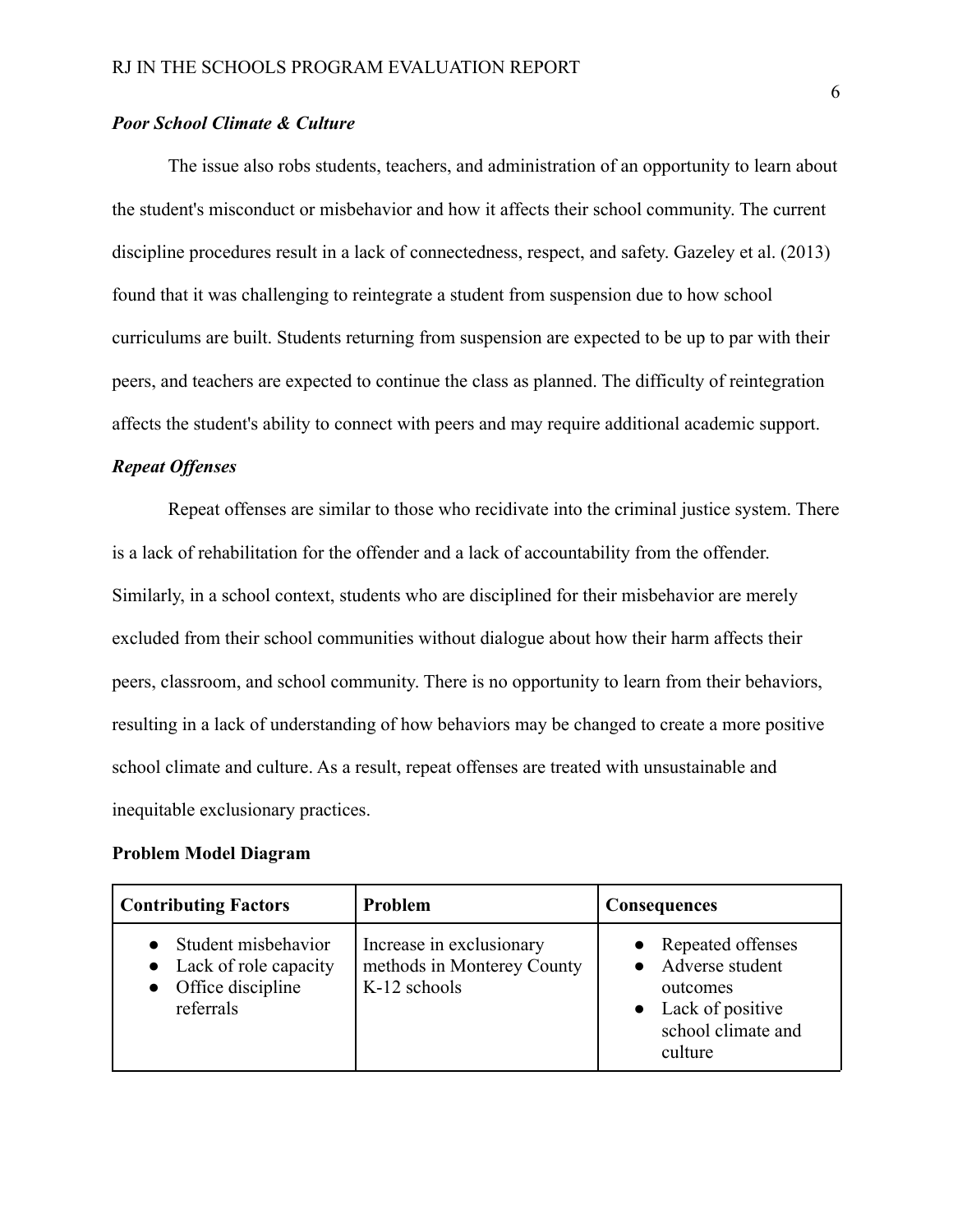## **Capstone Project Description**

I proposed an evaluation report on Restorative Justice in the Schools program outcomes. I evaluated the effects of the resources, services, and tools provided to Monterey County K-12 schools using data collection methods and survey analysis. It measured the usefulness, effects, and general outcomes of the services. The project explored the lack of capacity to implement restorative methods. The project addressed this issue by providing community-based research on current partnerships' experiences with restorative implementation on their site. The purpose was to expose the philosophy of restorative justice, the program's successes, and its benefits. The evaluation report supported RJP, Inc in the data collection and outcomes as it revealed a need for implementation in school communities. It also supported Monterey Peninsula Unified School District schools through its implementation of restorative justice practices, tools, and services and its direct success in repairing harm and conflict.

### **Project Justification**

The methodology in carrying out this project led to reliable and desired results by gaining direct and alterable data and evaluation. Participants were given a survey that they were encouraged to answer based on their experiences and specifically requested services. Through experience and testing, this project met best-practice standards as it is entirely unbiased and community-based data and evaluation. The accumulated data was calculated through Google Form's data programming tools. These techniques supplied the project with reliable data and desired project results.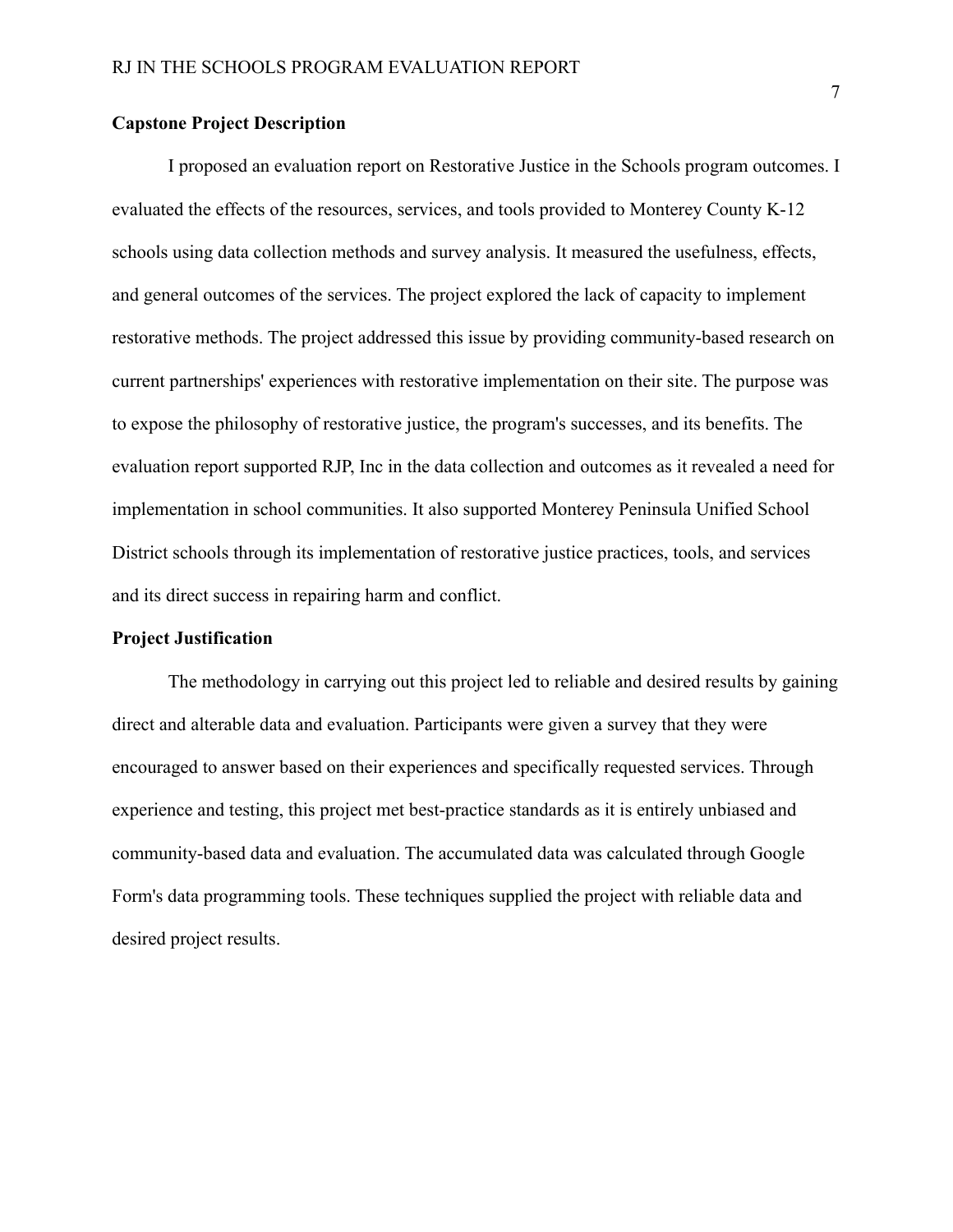### **Project Description and Implementation Process**

The first step in implementing the project was to provide services to the community. It included Workshops (one to four) and tiers one to three on-site support. The next step was creating contact sheets on every service the Restorative Justice in the Schools team, which I had facilitated or provided. Then, I developed the program evaluation survey. It included creating the questions, reviewing them with my mentor and executive director, going through the approval process, and sending it out to those who have received services. Lastly, I analyzed the program's outcomes by referring to the survey results.

The project included collaboration with the Restorative Justice in the Schools team, its executive director, mentor, and partnering schools. The RJ in the Schools team supported with facilitating workshop training and Tiers one to three on-site support. My mentor and executive director supported developing and approving the survey. Lastly, partnering schools were supportive by carrying out the services and evaluating the outcomes of restorative methods. I utilized my project implementation plan to track my progress and the Restorative Justice in the Schools program survey, located in the Appendix.

## **Project Results**

The activities to carry out this project included facilitating Restorative Justice in the Schools services, developing the survey, sending out the survey, and analyzing the results. To measure the project's success, I determined a baseline of 75% positive outcomes rating within my three indicators. The three indicators included reduced student misbehavior, improved classroom management, and strengthened relationships. These indicators are within the program's vision to create and sustain learning environments. Finally, the baseline and indicators were used to measure the project's potential success.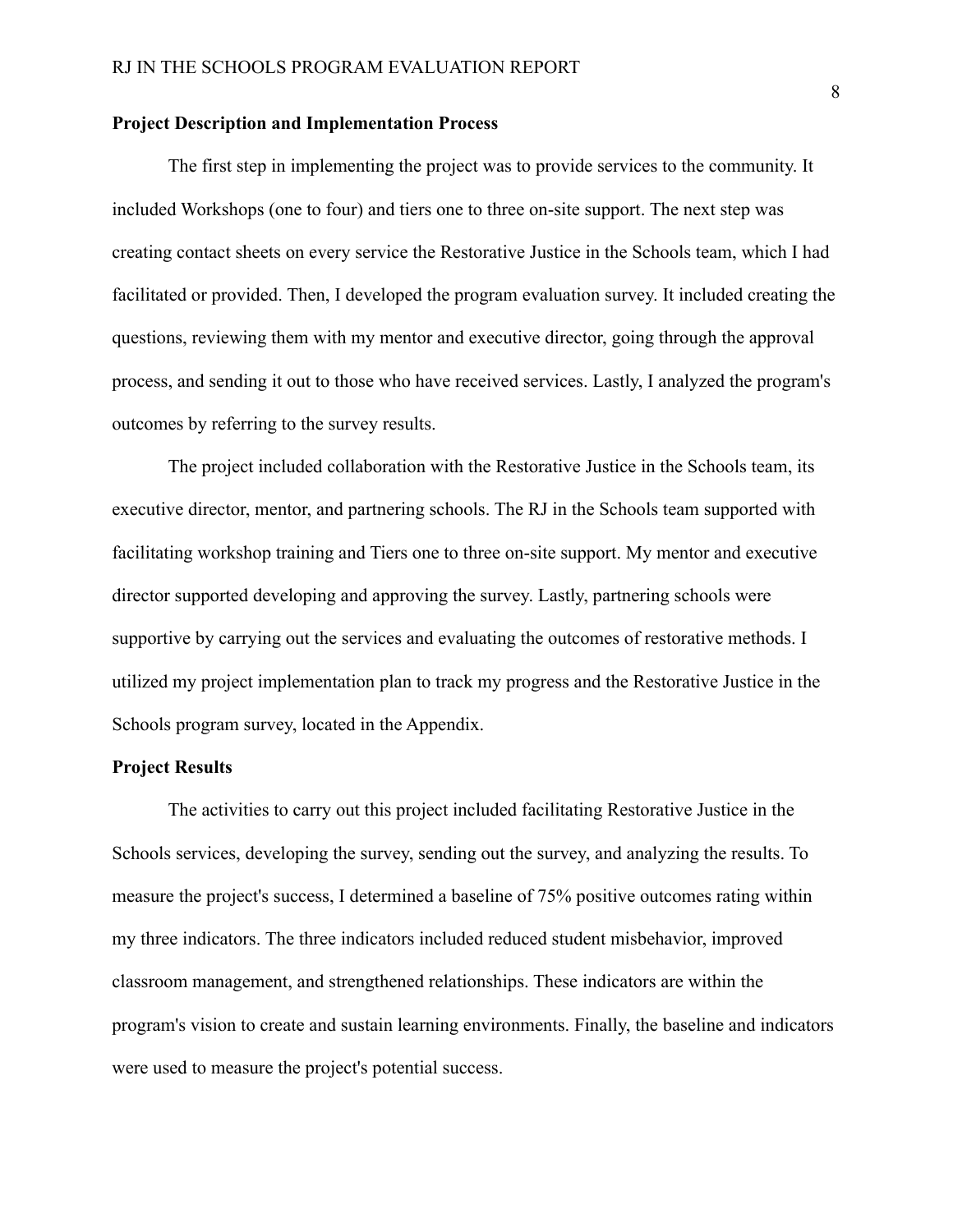As a result of the project, I produced community-based research on the outcomes of restorative methods in schools. Of the 105 participants surveyed, 47 responded, which produced nearly a 45% response rate. The project achieved the expected outcome as the three indicators I used (reduced student misbehavior, improved classroom management, and strengthened relationships) exceeded the 75% positive rating baseline. These results were achieved by sending out the surveys daily and requesting survey feedback from community members who were provided Restorative Justice in the Schools services. The overall satisfaction of the service provided was also asked, which concluded with an 83% satisfaction rate.

## **Table 1. Classroom Management Skills**



#### **Table 2. Strengthened Relationships**

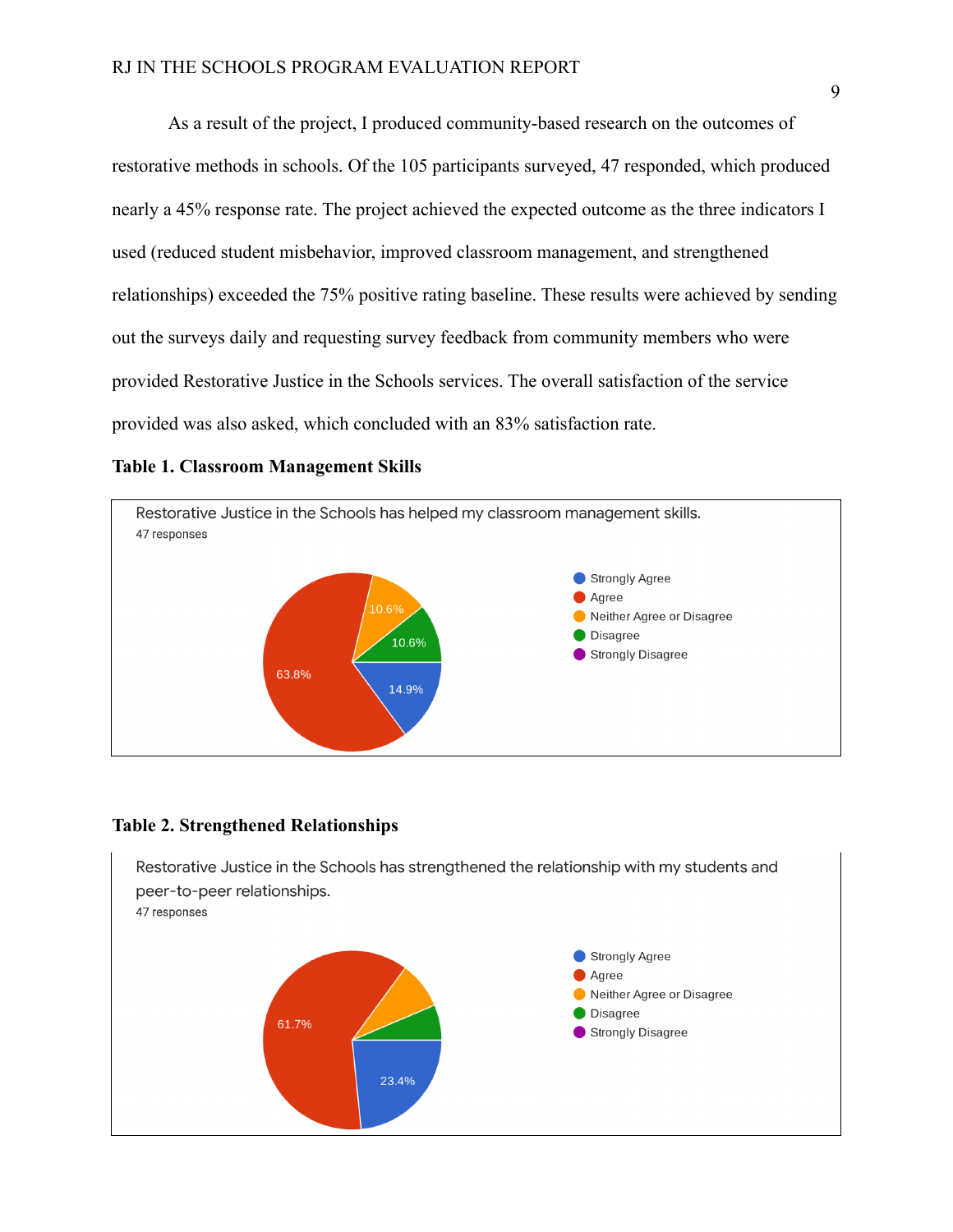# **Table 3. Student Misbehavior**



# **Table 4. Satisfaction of Services**



## **Conclusion & Recommendations**

The project has provided evidence that restorative methods have profoundly impacted those who have utilized these methods rather than exclusionary methods. The results have shown a more connected classroom and school community and reduced student misbehavior. The results support continued research as we have seen by negative results that time frame was a factor. With additional time to work with affected students, staff, and administration, the effects of restorative methods will have the opportunity to make changes toward a positive school climate and culture. There were adverse effects due to the services; rather, there was not enough time allotted to those who needed support.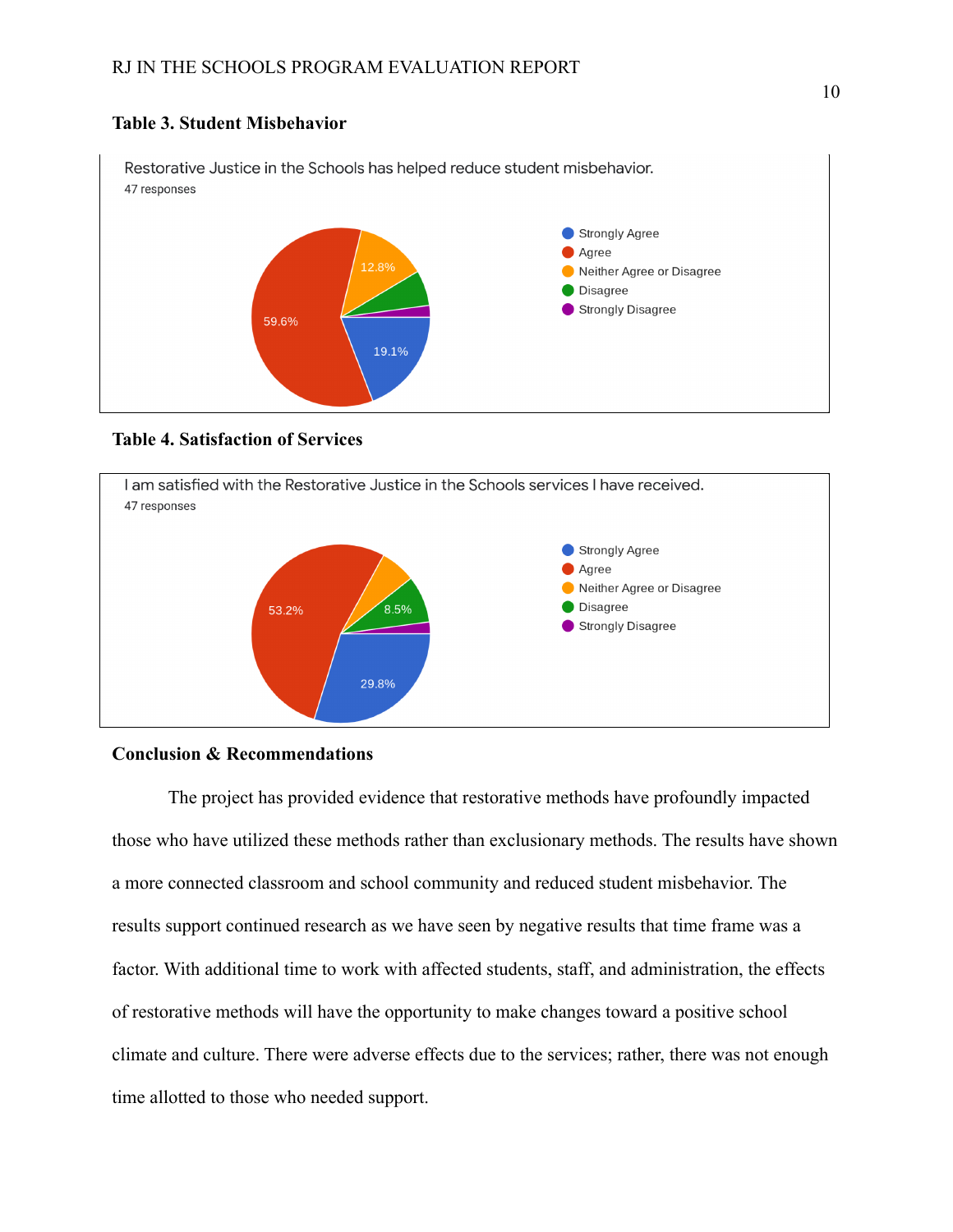As a result of this project, I recommend more time allotted to each partnered school for Tiers one to three on-site support. Several survey responses included conflicting schedules that caused an inability to receive services. By including more time, these staff members will have more opportunities to experience restorative services in their classrooms. An additional recommendation would be implementing a whole school approach when introducing restorative methods. Not all staff members within a school site are trained in restorative methods, which deters the impact these methods could have on a school community. Encouraging all staff and administration to attend restorative training would promote autonomy and stability in maintaining classroom management.

## **Final Reflection**

The research and capstone project focused on the building blocks of a positive school climate and culture. It has shown that student misbehavior, poor classroom management skills, and a lack of relationships within classrooms directly impacts a connected school community. Creating an environment in which students are given a sustainable and restorative method to discipline creates positive outcomes on their behaviors, relationships with their teachers and peers, as well as a teacher's ability to manage their classroom. Carrying out this project through my field experience has increased my knowledge and skills to address conflict restoratively and equitably through a case by case basis. As it focuses on evaluation, it has shown to be a resourceful tool for collaboration and feedback on how to improve an agency's services and best meet a community's needs.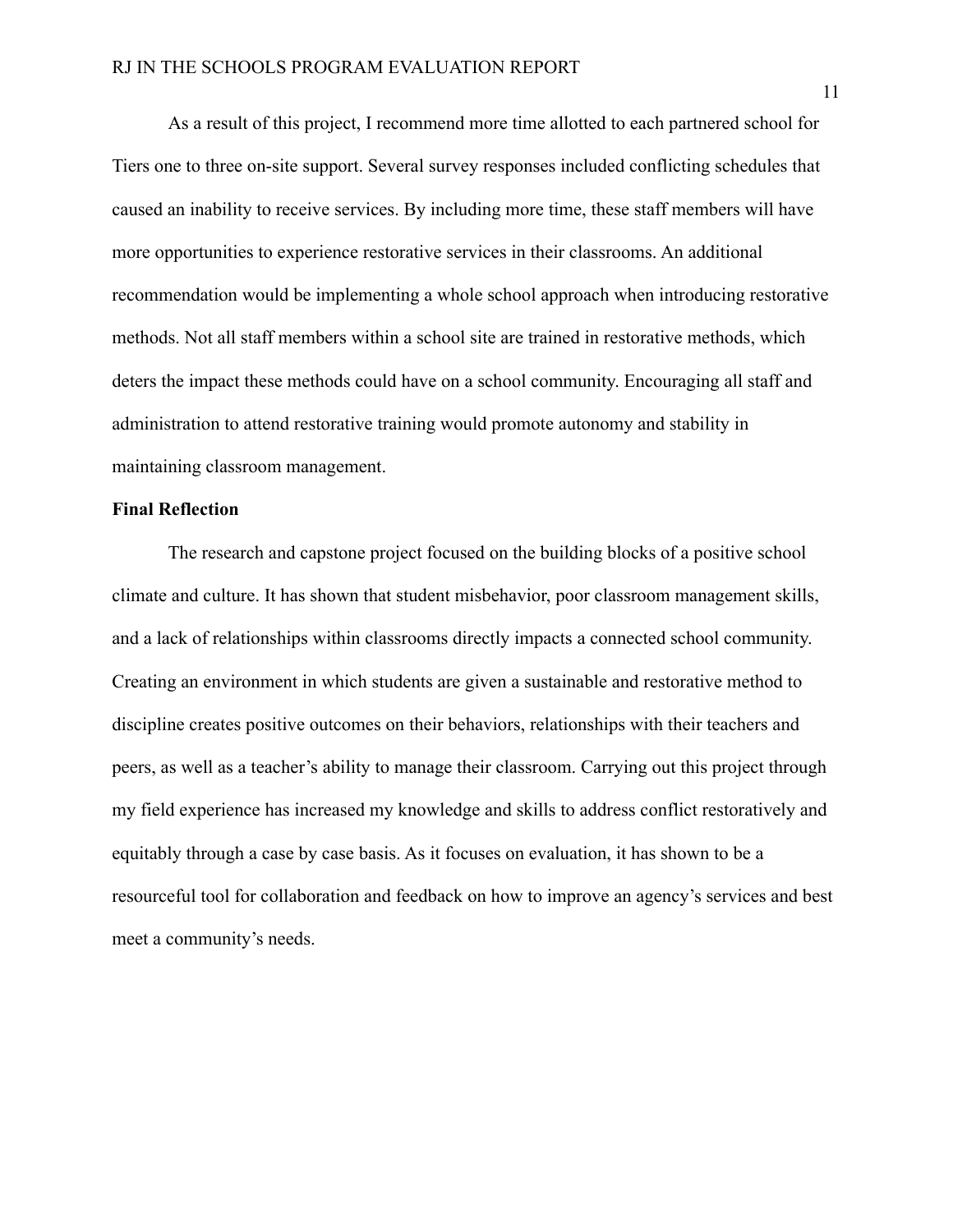# **Appendix**

# *Scope of Work*

| <b>RJ</b> in the Schools<br><b>Evaluation</b><br><b>Report</b> |                                  | <b>Soukterannie P Rith</b>                                                                           |                                                                                |                                     |
|----------------------------------------------------------------|----------------------------------|------------------------------------------------------------------------------------------------------|--------------------------------------------------------------------------------|-------------------------------------|
| <b>Task</b>                                                    | <b>Timeline</b>                  | <b>Parties Involved</b>                                                                              | Materials/Servi<br>ces Needed                                                  | Completed<br>Product                |
| <b>Facilitate Services</b>                                     | Ongoing/<br>By April<br>15, 2022 | Soukterannie, Mentor, RJ in<br>the Schools Case<br>Coordinators, Schools<br>Administration and Staff | Paper, Markers,<br>Google Doc,<br>Talking Piece,<br>Powerpoint<br>Presentation | Meeting<br>Minutes                  |
| <b>Create Contact</b><br>Sheet Spreadsheet                     | Ongoing/<br>By April<br>15, 2022 | Soukterannie, Mentor, RJ in<br>the Schools Case<br>Coordinators                                      | Google Sheets                                                                  | Quantitative<br>Data                |
| Fill out Contact<br>Sheet after<br>services                    | Ongoing/<br>By April<br>15, 2022 | Soukterannie, Mentor, RJ in<br>the Schools Case<br>Coordinators                                      | Google Docs                                                                    | Quantitative<br>Data                |
| Develop<br>Evaluation Survey                                   | 21, 2022                         | By March Soukterannie, Mentor,<br><b>Executive Director</b>                                          | Google Forms                                                                   | Evaluation<br>Survey                |
| Approval                                                       | 31, 2022                         | Soukterannie, Mentor,<br>Evaluation Survey By March Executive Director, Capstone<br>Instructor       | Google Forms                                                                   | Evaluation<br>Survey                |
| Send Survey                                                    | By April<br>1,2022               | Soukterannie                                                                                         | Gmail                                                                          | Qualitative/Qua<br>ntitative Data   |
| <b>Create Contact</b><br>Survey<br>Spreadsheet                 | By April<br>1,2022               | Soukterannie                                                                                         | Google Sheets                                                                  | Qualitative/Qua<br>ntitative Data   |
| Evaluate $\&$<br>Analyze data                                  | By April<br>15, 2022             | Soukterannie                                                                                         | Google Docs,<br>Google Sheets,<br>Google Forms                                 | Qualitative/Qua<br>ntitative Data   |
| Create<br>PowerPoint<br>Presentation                           | By April<br>21, 2022             | Soukterannie                                                                                         | Google Slides,<br>Google Sheets,<br>Google Docs                                | Evaluation<br>Report Rough<br>Draft |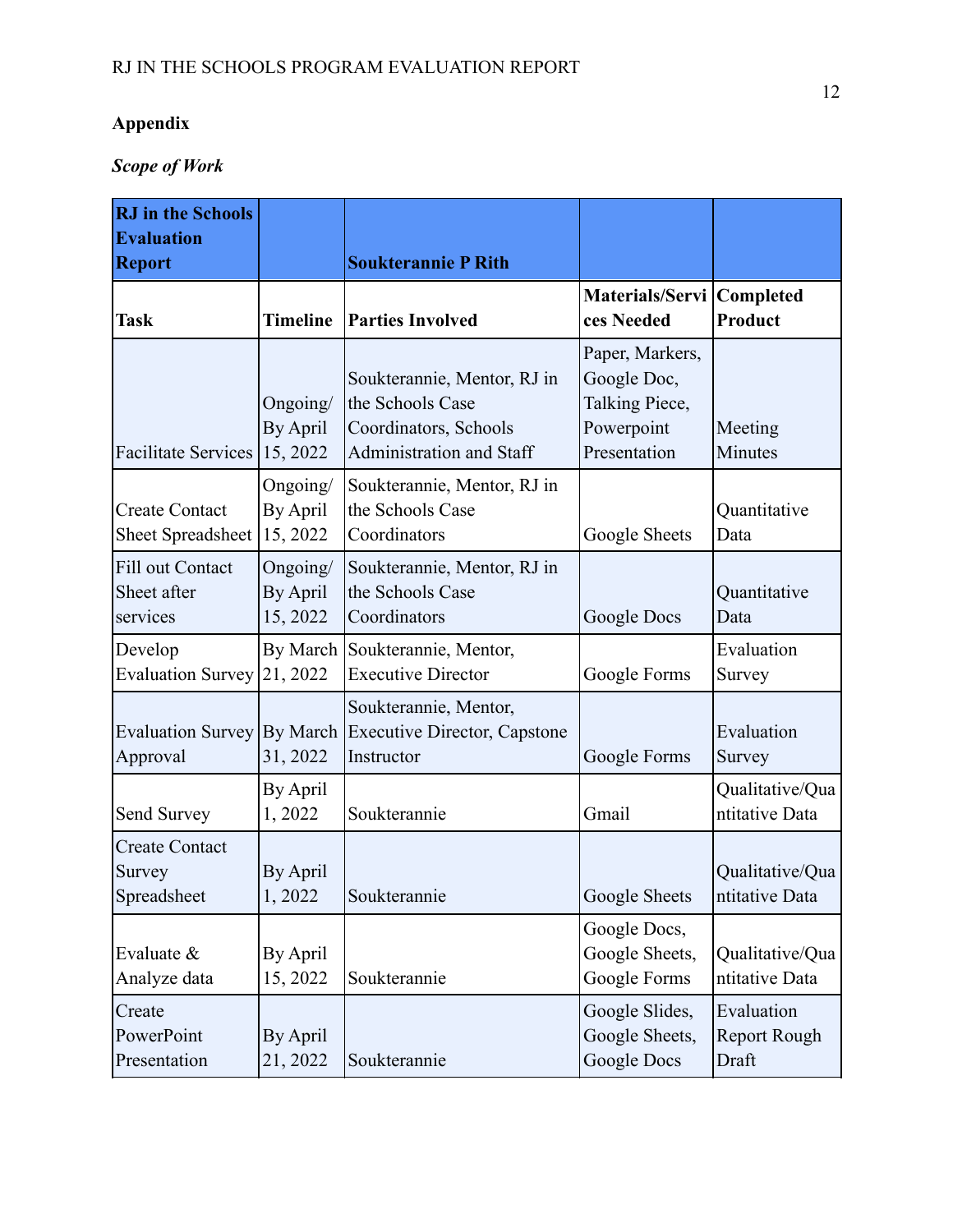|                                         |          | Google Slides,            |        |
|-----------------------------------------|----------|---------------------------|--------|
| Finalize                                | By April | Google Sheets, Evaluation |        |
| Evaluation report 21, 2022 Soukterannie |          | Google Docs               | Report |

# *RJ in the Schools Evaluation Survey*

| Restorative Justice in the Schools                                                                                                                                                   | Please check all services that you and/or your classroom has received. *             |  |  |
|--------------------------------------------------------------------------------------------------------------------------------------------------------------------------------------|--------------------------------------------------------------------------------------|--|--|
| <b>Program Evaluation</b>                                                                                                                                                            | <b>Respect Agreement</b>                                                             |  |  |
|                                                                                                                                                                                      | <b>Community Building Circle</b>                                                     |  |  |
| How has RJ in the Schools resources, services, and tools impacted you and your school<br>community? Please take a few minutes to answer the following questions. This is a part of a | <b>Solution Finding Circle</b>                                                       |  |  |
| CSUMB student Capstone project. Thank you in advance for your participation and                                                                                                      | <b>Effective Communication</b>                                                       |  |  |
| feedback!                                                                                                                                                                            | Mediation                                                                            |  |  |
| srith@csumb.edu Switch account<br>⊙                                                                                                                                                  | <b>Peer Mediation Training</b>                                                       |  |  |
| * Required                                                                                                                                                                           | Workshop 1: Respect Agreement (Professional Development)                             |  |  |
|                                                                                                                                                                                      | Workshop 2: Mediation & Thinkery (Professional Development)                          |  |  |
|                                                                                                                                                                                      | Workshop 3: Circles (Professional Development)                                       |  |  |
| Email*                                                                                                                                                                               | Workshop 4: Mediation & Circles Practice/Review (Professional Development)           |  |  |
| Your email                                                                                                                                                                           | Other:                                                                               |  |  |
|                                                                                                                                                                                      |                                                                                      |  |  |
|                                                                                                                                                                                      |                                                                                      |  |  |
|                                                                                                                                                                                      | Restorative Justice in the Schools has helped reduce student misbehavior. *          |  |  |
| First & Last Name *                                                                                                                                                                  | <b>Strongly Agree</b>                                                                |  |  |
| Your answer                                                                                                                                                                          | Agree                                                                                |  |  |
|                                                                                                                                                                                      | Neither Agree or Disagree                                                            |  |  |
|                                                                                                                                                                                      | <b>Disagree</b>                                                                      |  |  |
| What school site do you work for? *                                                                                                                                                  | <b>Strongly Disagree</b>                                                             |  |  |
| Restorative Justice in the Schools has helped my classroom management skills.                                                                                                        | I am satisfied with the Restorative Justice in the Schools services I have received. |  |  |
| <b>Strongly Agree</b>                                                                                                                                                                |                                                                                      |  |  |
|                                                                                                                                                                                      | <b>Strongly Agree</b>                                                                |  |  |
| Agree                                                                                                                                                                                | Agree                                                                                |  |  |
| Neither Agree or Disagree                                                                                                                                                            | Neither Agree or Disagree                                                            |  |  |
| <b>Disagree</b>                                                                                                                                                                      | <b>Disagree</b>                                                                      |  |  |
| <b>Strongly Disagree</b>                                                                                                                                                             | <b>Strongly Disagree</b>                                                             |  |  |
|                                                                                                                                                                                      |                                                                                      |  |  |
| Restorative Justice in the Schools has strengthened the relationship with my                                                                                                         | Please further explain how Restorative Justice in the Schools resources, services,   |  |  |
| students and peer-to-peer relationships. *                                                                                                                                           | and tools have impacted you, the reintegrated student, your classroom, and/or        |  |  |
|                                                                                                                                                                                      |                                                                                      |  |  |
|                                                                                                                                                                                      | the overall school community. *                                                      |  |  |
| <b>Strongly Agree</b>                                                                                                                                                                | Your answer                                                                          |  |  |
| Agree                                                                                                                                                                                |                                                                                      |  |  |
| Neither Agree or Disagree                                                                                                                                                            | What can be done to improve Restorative Justice in the Schools at your school        |  |  |
| <b>Disagree</b>                                                                                                                                                                      | site? Please list any/all suggestions. *                                             |  |  |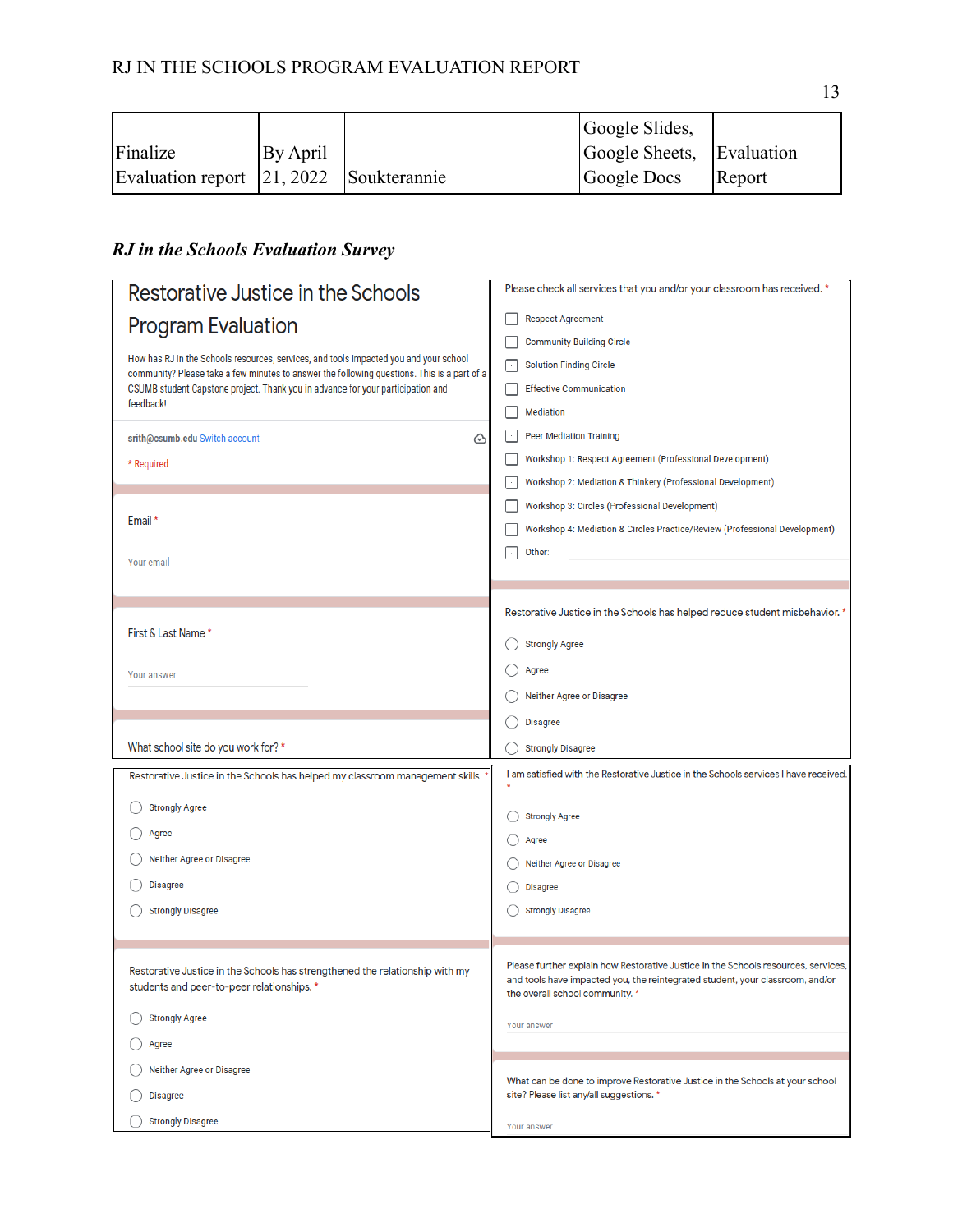## **References**

Alisal Union School District. (2022). About the district. About/About Us. https://www.alisal.org/domain/6#:~:text=Our%20demographics%20include%3A,1%25% 20White

California Department of Education, DataQuest, Student Enrollment 2019-20. (2019-20). Student enrollment by ethnicity. *Monterey County Office of Education.* https://www.montereycoe.org/districts-schools/

Evaluation Report (2022). Restorative Justice in the Schools. https://docs.google.com/forms/d/1s8e5iNUsefhvxAGxZZgdRLgjdlDW2zPluz4BLu2Qo3 0/edit

- Gage, N. A., Grasley-Boy, N., Lombardo, M., & Anderson, L. (2020). The effect of school-wide positive behavior interventions and supports on disciplinary exclusions: A conceptual replication. *Behavioral Disorders*, *46*(1), 42–53. https://doi-org.csumb.idm.oclc.org/10.1177/0198742919896305
- Gazeley, L, Marrable, T., Brown, C., Boddy J. (March 2013). Reducing inequalities in school exclusion: Learning from good practice. *School of Education and Social Work, University of Sussex.* http://sro.sussex.ac.uk/id/eprint/44751/1/Annex\_A.pdf

Gregory, A., Huang, F. L., Anyon, Y., Greer, E., & Downing, B. (2018). An examination of restorative interventions and racial equity in out-of-school suspensions. *School Psychology Review*, *47*(2), 167+. https://link.gale.com/apps/doc/A543990359/AONE?u=csumb\_main&sid=bookmark-AO

NE&xid=bc650418